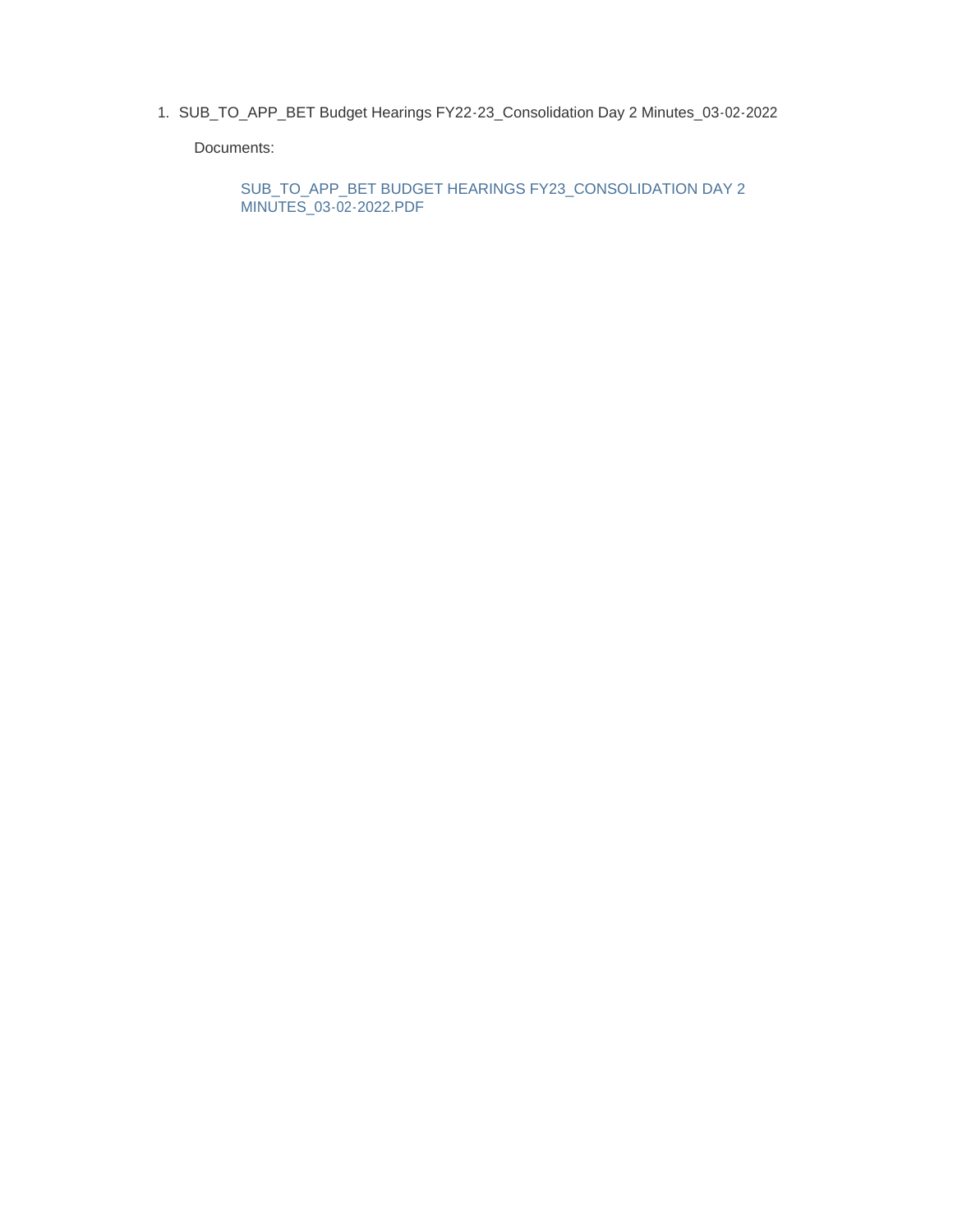### **TOWN OF GREENWICH BOARD OF ESTIMATE AND TAXATION BUDGET COMMITTEE MEETING MINUTES**

### **FY2022-2023 BUDGET - CONSOLIDATION DAY 2 Town Hall Meeting Room**

#### **Wednesday, March 2, 2022**

Present:

Committee: Leslie L. Tarkington, Chair; Nisha Arora, Laura Erickson, Leslie Moriarty

Staff: LuAnn Bellantoni, Business Manager, Parking Services; Katie DeLuca, Town Planner, Planning & Zoning Department (Dept); Roland Gieger, Director, Budget & Systems Director, Finance Dept; Kraig Gray, Deputy Chief, Police Department; Agnes Cawai, Assistant Budget & Systems Manager, Finance Dept; Peter Mynarski, Comptroller

Board: Dan Ozizmir, BET Chairman; William Drake, Miriam Kreuzer, David Weisbrod

Other: Ken Borsuk, Reporter, *Greenwich Time;* Don Conway, GCTV

Ms. Tarkington called the meeting to order at 9:17 A.M. and introduced members of the BET Budget Committee and the Finance Department.

The meeting is being broadcast live by GCTV Channels 79, 24 and YouTube. Technical support is being provided by Don Conway and Horst Tebbe.

# **Consolidation Process**

Ms. Tarkington welcomed attendees and introduced Consolidation Day 2 as a continuation of the February 28 Consolidation Day 1, workshops for the BET Budget Committee to review the issues, propose initiatives, and highlight possible motions in advance of Decision Day in a public forum.

BET FY2023 Budget Guidelines provided the framework for discussions, and Departments were requested to find efficiencies to deliver the services familiar to and expected by citizens. Ms. Tarkington commented that the Budget Committee, BET, RTM, and the First Selectman are working together to formulate a budget that is conscious of keeping Greenwich the best place to live, work raise a family, start a business or retire.

Ms. Tarkington thanked the First Selectman and Town Department heads for their responsiveness and support throughout the process.

The following list of items were identified as being considered by Committee members for proposed modification.

#### **CAPITAL BUDGET**

#### **105 OFS**

• 23300 - Relocation BOE - Add \$50,000 to OFS, move to Operating Budget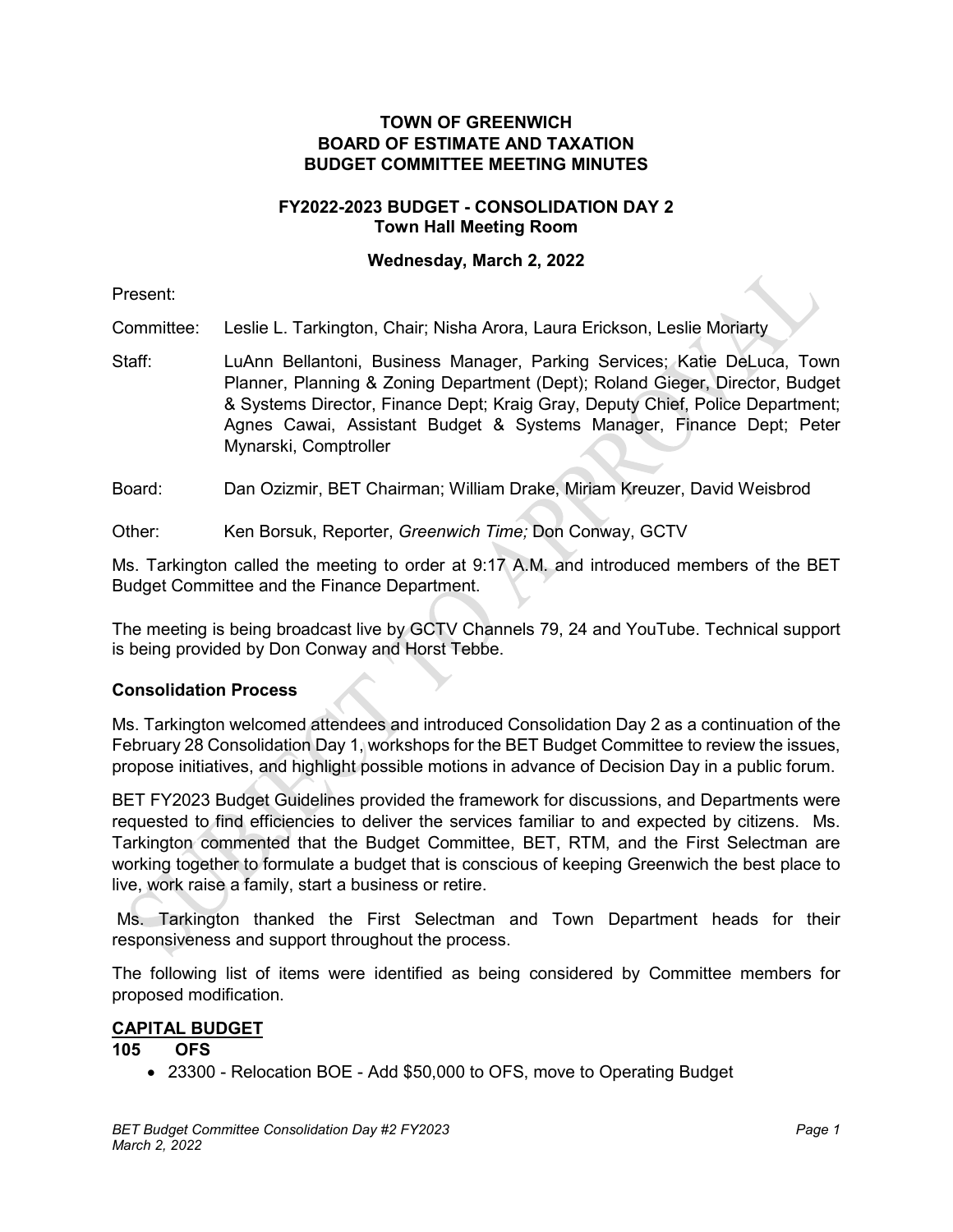# **13 Assessor**

• 23304 - Revaluation and Inspection move \$265,000 to Operating Budget

### **172 Other**

• 23305 - Tod's Driftway Coastal Resiliency – more information requested from department as ongoing study not finalized; gap between plan and construction;

# **Fire Department**

#### **206** PPE **Replacement**

- 23306 reduce \$120,000 move into Operating Budget
- 23352 **Fire Apparatus & Equipment** reduce \$2,370,000: Defer Engine for one year reduce \$850,000; Defer Ladder Truck for \$1.2 million and SUVs

#### **Police Department**

### **213 Police**

- 23309 Mobile Data Terminal Replacement move \$25,000 to Operating Budget
- 23311 **–** Body Cameras (film storage) move \$200,000 to Operating Budget
- 22314 Vehicle Dashboard Camera move \$80,000 to Operating Budget
- 22317 Traffic Signal Move \$200,000 to Operating Budget

#### **312 Public Works**

- 22318 Portable Emergency Generator Defer \$45,000 one year
- $23320 -$  Asphalt Paving Program reduce  $$4,250,000$  to  $$3,500,000$ , by  $$750,000$
- 23323 Emergency Pre-emption Traffic Signals more information re sequencing needed
- 23324 Glenville Center Improvement need more information on cost breakdown of additional \$500,000 - TOG and 50% PPP; total project \$3.9 million
- 23325 Greenwich Avenue Intersection Improvement need Traffic and Parking Plan Studies for full vision
- 23326 \$500,000 additional Hillside Road Bridge enhancements including bike path defer
- 23328 Old Greenwich Streetscape questioning need
- 23329 P&R Parking Lot Maintenance Program Defer \$200,000; move to Operating **Budget**
- 23330 Sidewalk Connectivity & ADA LOTCIP 100% Grant (\$3,100,000) all sidewalk project should be aggregated to ensure no overlapping appropriations
- 23331 Cos Cob Neighborhood Sidewalk Defer \$400,000 until Hillside Road Bridge completed
- 23332 Reimagining Greenwich Avenue need more information from department restaurant barriers
- 23334 Wesskum Wood Road Bridge Replacement Defer \$2,000,000 until Perrot Library/nearby bridge completed; poor condition
- 23335 Storm water Maintenance & Improvement possibly qualifies for ARP grant; candida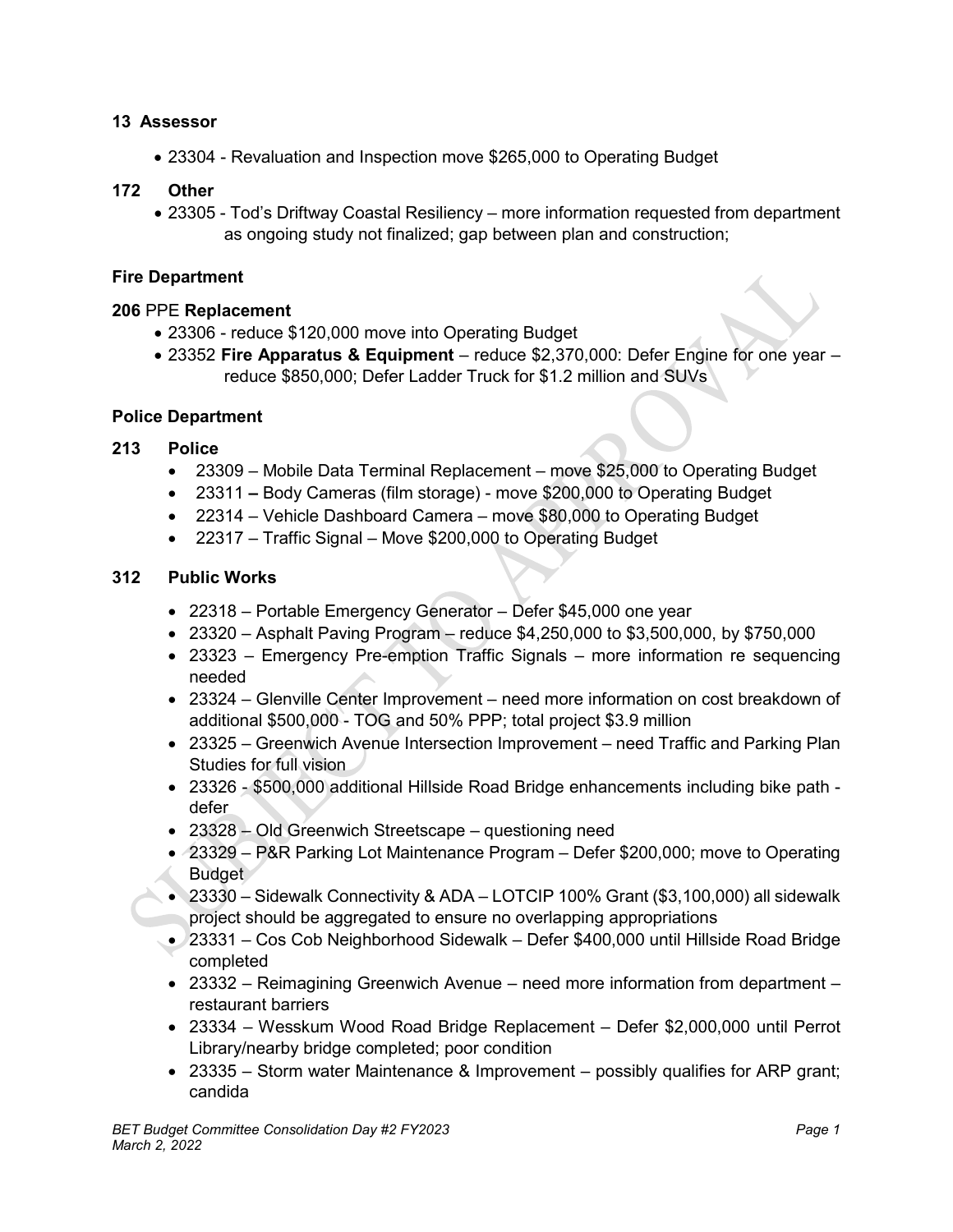- 23339 Holly Hill Resource Recovery consider outsourcing to private sector or deferring
- 23337 BOE Parking Lot Maintenance Defer GHS location due to heavy construction (remediation)
- 23342 –Environmental Abatement Execute prior to electrical upgrades, move \$50,000 to Operating Budget
- 23343 Greenwich Point Facility Septic & electrical improvements upgrades for Chimes building septic system and electrical. Seek grant from P&R Board to 501c3 Friends or postpone
- 23344 Demolition of Horseneck Temporary Building deferral of expense; RG to follow up with OFS on Boys & Girls Club lease
- 23345 HVAC/Boiler Equipment Upgrades Move to Operating Budget
- 23346 Public Safety Complex Garage: Deck Sealing Remove \$60,000; leads to construction project in FY24; deck is 12 years old
- 22347 Town Hall Space Utilization Move \$210,000 to Operating
- 23348 Town Wide Restroom Rehab Defer \$600,000
- 23349 Town Wide Roof Replacement choose 1 or 2 projects (\$100,000 or \$85,000)
- 23350 Roger Sherman Baldwin Park reduce \$100,000 to \$25,000, plan FY24 or FY25 schedule; concerned with capital plate

# **380 Fleet**

Ask Department heads to reduce the number of SUVs requested; defer Fire Department SUVs at \$27,000

# **440 External Entities**

- 22360 Bruce Museum Bathroom Refurbish defer \$30,000; move to Operating Budget; pursue new Management Agreement discussion
- 23361 Bruce Museum Exterior Painting defer \$51,000; move to Operating Budget; awaiting either new estimate or as In-kind project
- 23362 Bruce Museum Lightning Protection System Discuss further
- 23363 Bruce Museum Roof Replacement on Old Mansion \$150,000; discuss further
- 23364 Historical Society Bush Holley House HVAC equipment \$233,000; concern about expanding budget support for new entity

# **680 Board of Education (BOE)**

- 23365 School Kitchen Equipment Replacement More information requested
- 23366 GHS Cellular Improvement Project Possibly move \$1,100,000 to ESSER III **Grant**
- 23367 Network Infrastructure Move \$278,000 to ESSER III III Grant or Operating Budget
- 23368 Security Upgrades move \$340,000 to Operating Budget
- 23369 Abatement Open Capital 2020 \$657,000, Open Capital 2021, Open Capital 2022, Capital Request 2022 for \$74,000 – More Information Requested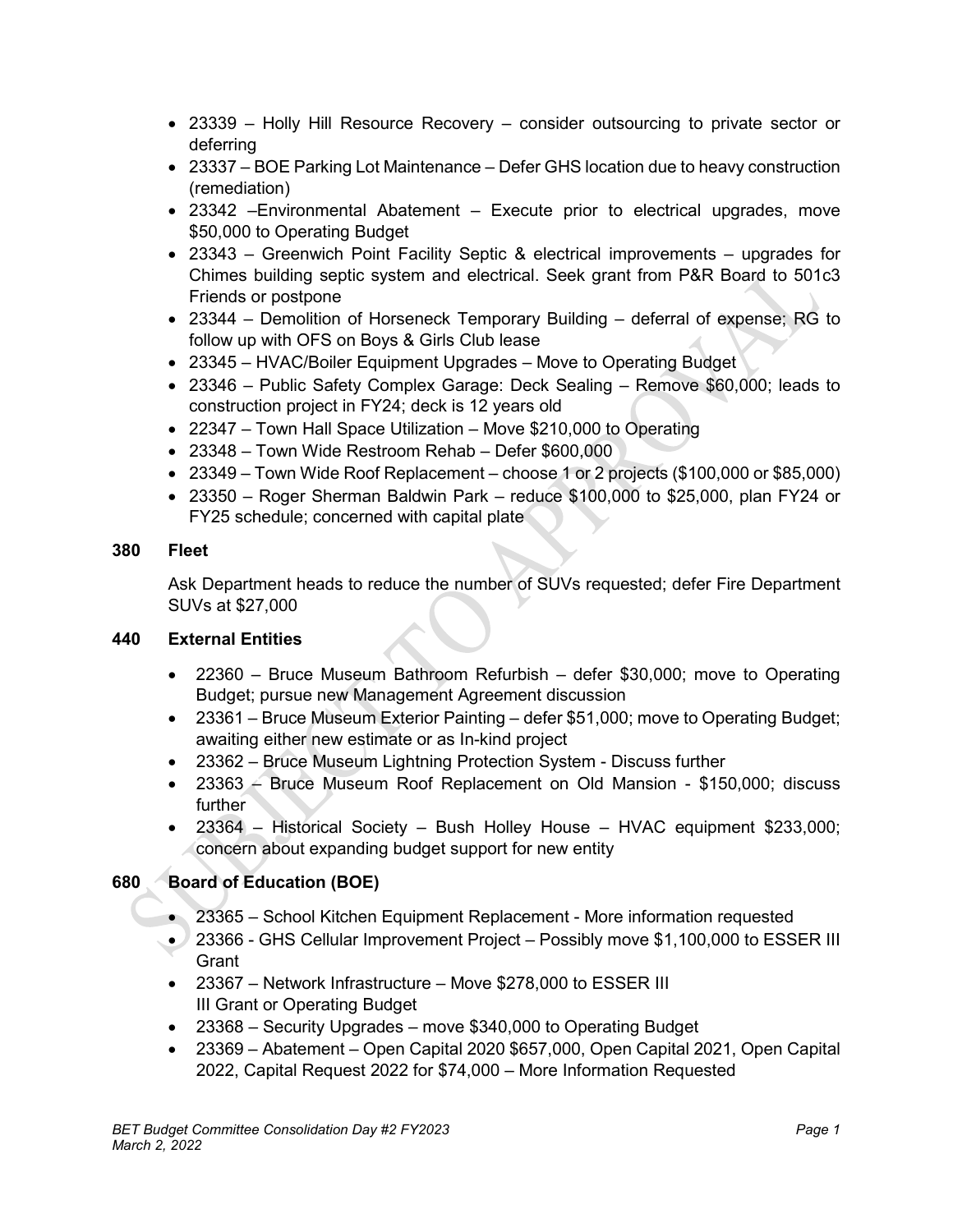- 23370 ADA Compliance Unbundle  $$3,262,000$  to  $$2,270,000$  in order to remove Western Middle School
- 23373 Emergency Lighting \$283,000 duplicated in construction appropriation. Close-out Open Capital \$227,000. Roland Gieger (RG) to follow-up.
- 23372 Central Middle School Expansion/Renovation Reduce \$250,000. Substituted by FY2022 Interim divided into \$150,000 for Education Specifications and \$100,000 Environmental analysis.
- 23375 Exterior Masonry \$3,864,000 to be consolidated in BOE Budget Book. Followup by RG.
- 23376 Finishes Painting and Flooring move \$105,000 to Operating Budget
- 23377 Finishes after HVAC installation move \$36,000 to Operating Budget
- 23378 Generator Replacement/Upgrades Close-out Open Capital FY2019, FY2020. Unbundle projects to evaluate need for \$129,000 requested.
- 23379 HVAC Breakout GHS from total \$6,623,000; concerned about large projects including CMS \$20 million, OG \$25 million, possible remainder \$16 million. RG to follow-up with BOE.
- 23380 Julian Curtiss Expansion/Renovation unbundle \$1.5 million from FY2024 for A&E. Sequence timetable, cost and planning formula for balance of school; condition part
- 23382 Old Greenwich Expansion/Renovation use \$1.5million for feasibility study for FY2024 construction
- 23385 Plumbing & Electrical separate expenses for CMS and JC from bundled budget of \$2,644 million
- 23388 Stage Renovation Move \$149,000 to Operating Budget
- 23389 Windows & Doors Reduce \$100,000 from \$589,000 to \$489,000 and reserve \$289,000
- 23397 Exterior Masonry budget \$200,000. Is this a duplication from aggregated Masonry Budget?
- 23399 Carpet Replacement reduce \$100,000 to \$80,000 per Perrot Library

# **Parks and Recreation**

- 23401 Cooling Towers at Skating Rink question of whether \$150,000 replacement is necessary for one season's use
- 23405 Field Master Plan Design and Implementation break out each field cost and activity. Follow-up to discover if qualified for ARP program.
- 23404 Binney Park Pond Maintenance Discuss reducing \$75,000 by \$40,000 for canopy to protect equipment
- 23408 Tree Risk Program Reduce \$250,000 by \$100,000 to \$150,000 for each of 5-years
- 23412 Ferry Dock Inspection & Maintenance move \$290,000 to Operating Budget
- 23414 Sand Replacement move \$25,000 to Operating Budget

# **219 Parking Services**

• 22390 **-** Reduce Negative Fund Balance Reduce number of vehicles